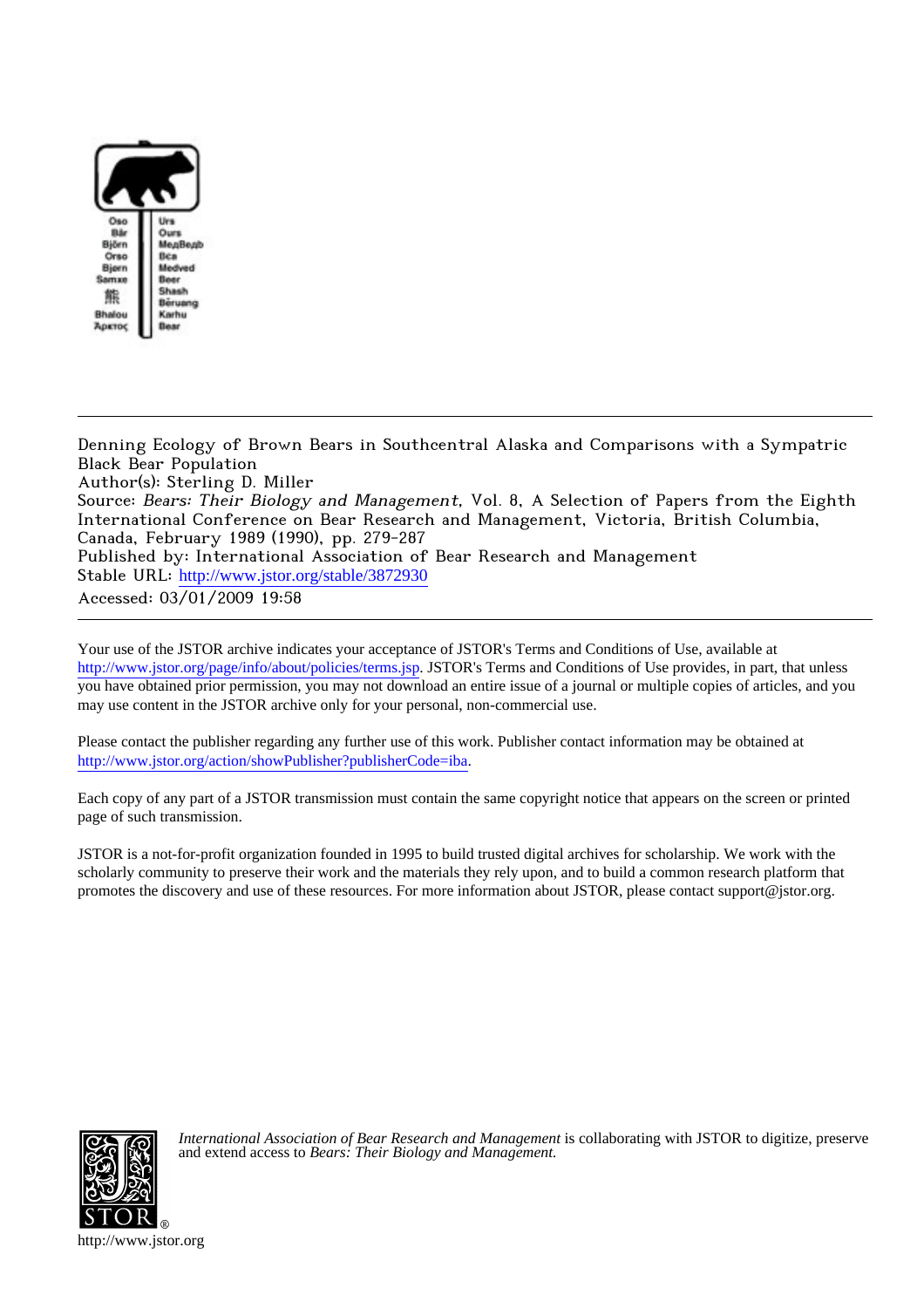# **DENNING ECOLOGY OF BROWN BEARS IN SOUTHCENTRAL ALASKA AND COMPARISONS WITH A SYMPATRIC BLACK BEAR POPULATION1**

**STERLING D. MILLER, Alaska Department of Fish and Game, 333 Raspberry Rd., Anchorage, AK 99518-1599.** 

**Abstract: Brown bears (Ursus arctos) in southcentral Alaska spent an average of 201 days in winter dens. Males spent the least time in dens (mean = 189 days) and parturient females the most (mean = 217 days). Females with cubs of the year and females pregnant at den entry spent the least amount of time out of dens (158 and 164**  days, respectively) and males the most (180 days). No difference in den entrance date based on sex or reproductive status was observed. Mean den entrance date was **14 October. Entrance date differed between years, early entrance appeared associated with berry crop failures and colder weather. Mean date of exit from dens was earliest for males (23 April) and latest for females with newborn cubs (15 May). Exit dates also varied between years with late exits correlated with colder weather and persistent snow cover.** 

**Dens used by brown bears in this area were excavated, no unmodified natural cavities were used. These dens collapsed during spring and summer precluding reuse.**  Some individuals dug dens in the same general area from year to year; mean distance between den sites used in successive years by all bears was 6.1 km. Characteristics of den sites and sizes of dens are described. Typically dens were dug at higher elevations and on the periphery of home ranges used during summer and fall. Upon **exit, most bears moved to lower elevations but females with newborn cubs tended to remain in the vicinity of den sites. Available data suggest this behavior reduces loss of newborn cubs to predation by other bears.** 

Compared to a sympatric population of black bears (*Ursus americanus*), brown bears denned at higher elevations, spent less time in dens, and entered dens earlier. **Den exit dates were similar. Dimensions of brown bear dens were not significantly larger than excavated black bear dens and mean date of emergence from dens was about the same. A proposed hydroelectric project in this study area would likely have reduced black bear populations through impacts on black bear denning habitat. The project would have had only indirect impacts on brown bear denning habitats.** 

**Int. Conf. Bear Res. and Manage. 8:279-287** 

**Throughout much of its range in North America the brown bear species spends over half of its life hibernating in winter dens. During this period, bears do not eat and they minimize energy expenditures on physiologic functions (Nelson et al. 1983). Inadequate dens could result in increased drain of physiologic reserves leading to reduced fitness of individuals. Studies of denning ecology are potentially valuable as such data may help bear managers assure that den habitat does not become limiting to bear populations. Managers of exploited bear populations may use den entrance and emergence data to concentrate hunting effort on desired segments of the population (O'Pezio et al. 1983). Information on denning habits in different areas is also useful in understanding the environmental cues bears use to initiate and terminate denning.** 

**Denning ecology of Alaskan brown bears has been studied for high-density populations on the Alaska Peninsula (Lentfer et al. 1972), Kodiak Island (Van Daele et al. 1990), southeastern Alaska (Schoen et al. 1987), and a low density population in the Brooks Range of northeastern Alaska (Reynolds et al. 1976). The results of this study are the first reported for a moderate-density population in central Alaska. To my knowledge, the results reported here also represent the first study of denning ecology in a region where both black bears and brown bears are sympatric and common. Elsewhere where both species exist, denning studies have concentrated on one** 

**or the other (Jonkel and Cowan 1971, Servheen and Klaver 1983, Vroom et al. 1980).** 

**This study was funded by the Alaska Power Authority. Additional support was provided by the Alaska Department of Fish and Game (ADF&G). Special thanks are due to D. McAllister for his assistance in data collection and to my supervisors, K. Schneider, S. Eide, and D. Timm, for their support of this work. Many other ADF&G staff assisted in marking bears and collecting data. C. Schwartz provided previously key-punched weather data. Helpful comments on earlier drafts of this manuscript were made by S. Petersen, J. Schoen and 2 anonymous referees.** 

# **STUDY AREA AND METHODS**

**This study was conducted in the Talkeetna Mountains of southcentral Alaska along the Susitna River between the railroad station at Curry and the Denali Highway (Fig. 1). Vegetation at lower elevations is dominated by spruce (Picea glauca and P. mariana), birch (Betula papyrifera) and alder (Alnus sp.). At moderate elevations vegetation is dominated by shrubs including dwarf birch (B. glandulosa), and willow (Salix spp.). Above 800 m elevation tundra predominates. Densities of black and brown bear in this area were described by Miller et al. (1987).** 

**Bears were captured using helicopter darting techniques from 1980 to 1988. Radio-marked bears were relocated from fixed-wing aircraft every 7-14 days during the years 1980 through 1985. Few den observations were made during 1986, 1987, and 1988 when bears were located only 4-5 times/year. Den locations were plotted** 

**<sup>&#</sup>x27;Accepted for publication but not presented at the conference.**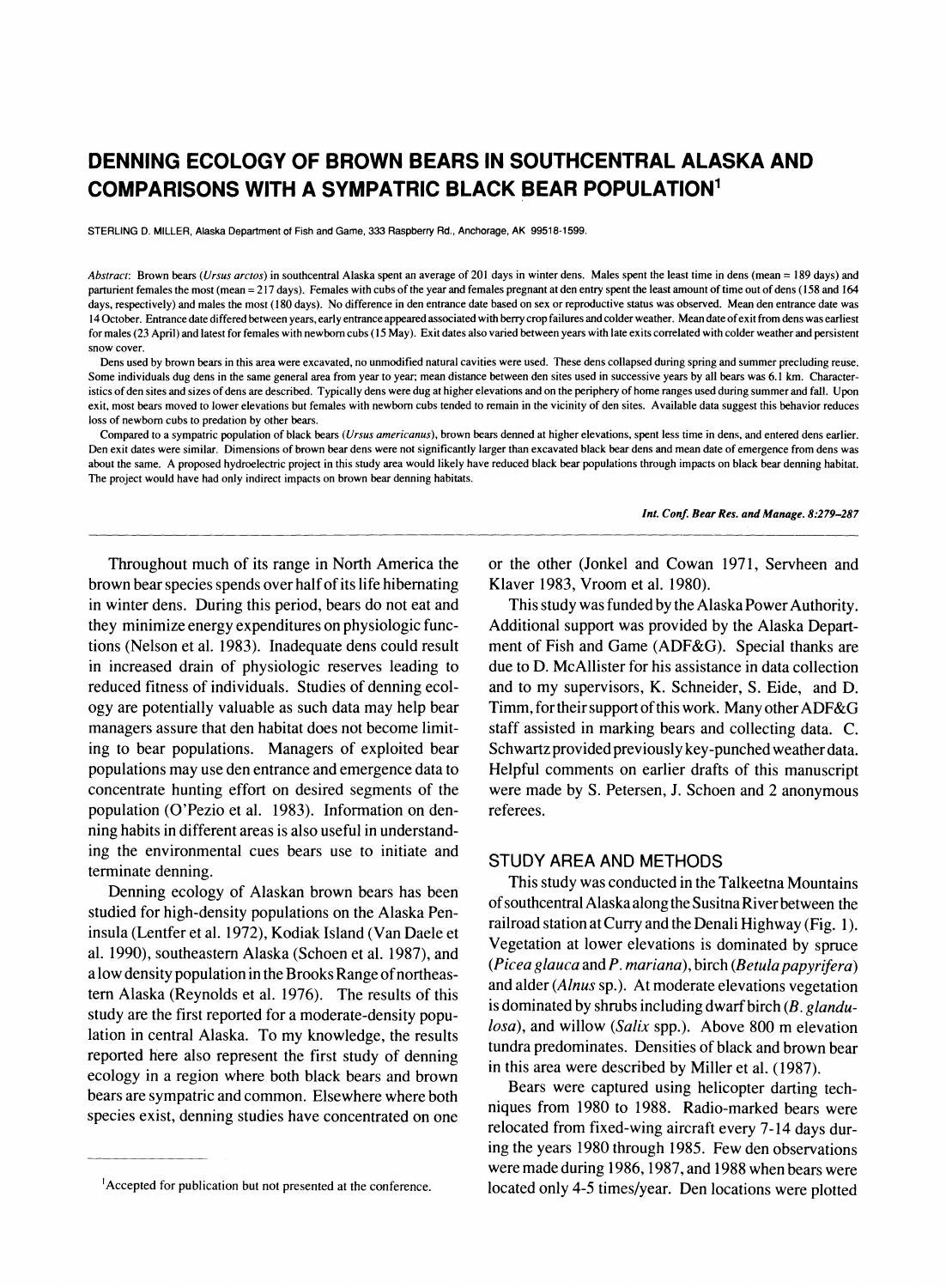

**Fig. 1. Area in southcentral Alaska where black bear and brown bear denning ecology studies were conducted.** 

**on 1:63,360-scale topographic maps. During late May through mid-June, den sites were visited and measurements and other observations were made; measurements followed those diagramed by Schwartz et al. (1987). Chamber volume was calculated as (height) (width) (length); entrance area as (height)(width). Incomplete data were caused by observations made from a helicopter at den sites too difficult to access or by collapsed dens.** 

**Because bears were not located daily, den entrance dates were defined as the midpoint between the last date that a bear had been observed out of its den and the first confirmation date that it was in its den for the rest of the winter. Den emergence dates were similarly defined during spring. In 2 instances, bears dug new dens and redenned during spring. In these cases only the second, final emergence date was used. Entrance dates were not calculated in cases where the period between last observation out of den and first observation in den was >20 days; the same 20-day criterion was used for emergence dates included in calculations. Because bears frequently would remain in the immediate vicinity of their dens for some days following initial emergence, the first day out of den was defined as the earliest date a bear had been located >0.4 km from its den site. Time spent in den was defined as the period between these calculated entrance and emergence dates. Time spent out of den was defined**  **as the period between emergence and entrance in the same calendar year.** 

**Bears were classified into categories based on their sex or reproductive status. These categories were: (1) females with cubs-of-year (COY), (2) females with yearling offspring, (3) females either alone or with age-2 or older offspring (typical age of weaning in this area is 2.3 years [Miller 1987]), and (4) males. Reproductive status during the denning period was defined as the status extant at the time of emergence from den. Reproductive status for the period out of den was defined as the status extant at time of entry into the den, except that "pregnant" status was based on the presence of newborn cubs at time of emergence. For these categories, differences between entrance and emergence dates, time spent in dens, time spent out of dens, and differences between years in these dates or periods were examined using an analysis of variance and Duncan's multiple-range test in SPSS (Nie et al. 1975).** 

**Weather data were available from automated weather stations at several points in the study area. Data were collected and compiled by R&M Consultants in unpublished reports to the Alaska Power Authority. Weather data presented here are for the "Watana" station in the center of the study area. If this station malfunctioned, data from this station were supplemented by data from the**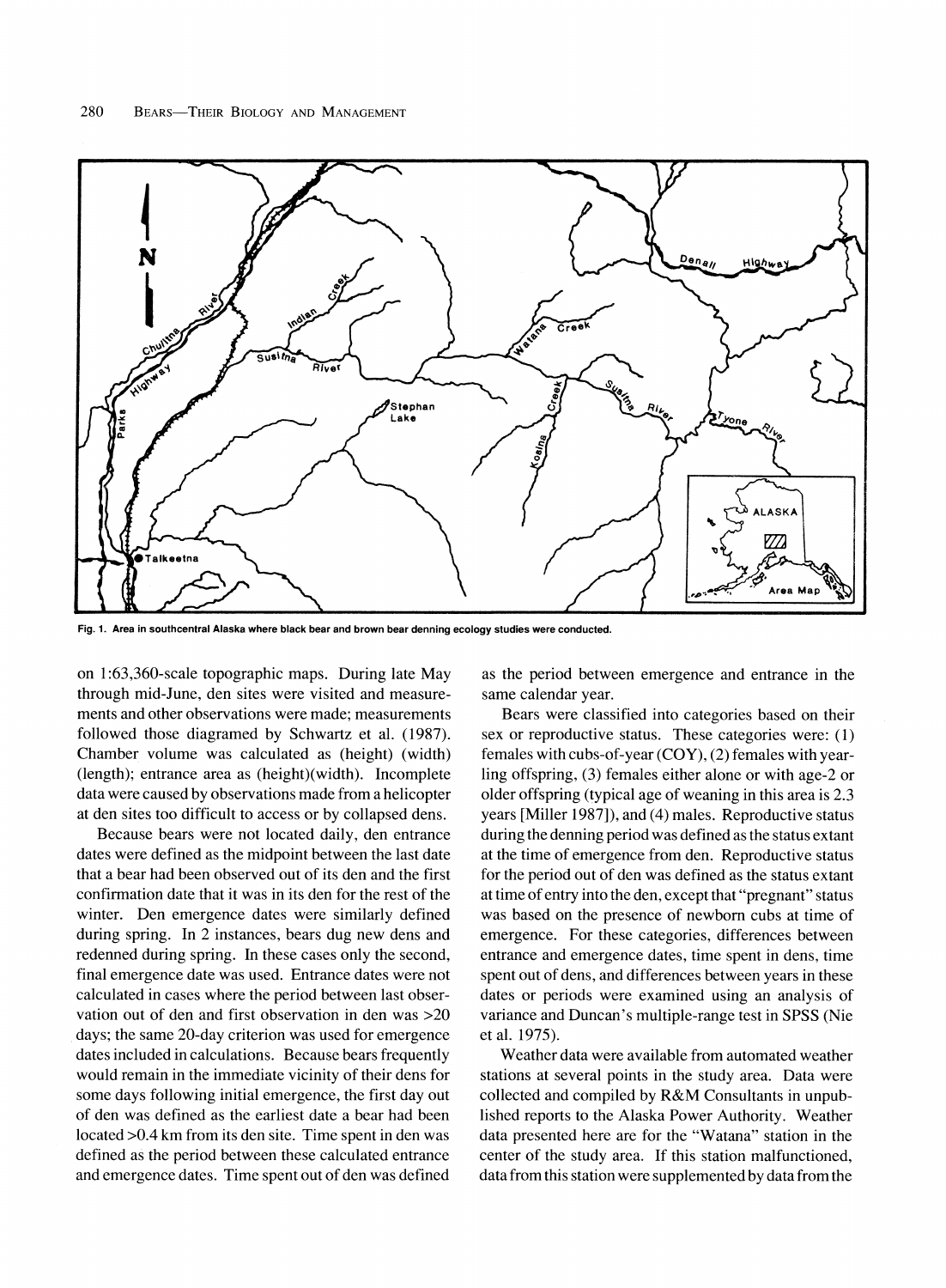**mum daily temperatures for den exit (Kolenosky and Strathearn 1987). No systematic records on snow cover were available during the period of entrance into and emergence from dens. Den aspects were grouped into the**  4 cardinal directions (based on True North) $\pm$  45 degrees.

# **RESULTS AND DISCUSSION**

#### **Denning Chronology**

**All radio-marked bears denned in all years. Denning chronology for 45 individual bears was obtained for 1-6 years.** 

**Date of den entrance varied from 27 September to 10 November; the mean was 14 October. Date of den entrance did not vary significantly between bears of**  different sex or among status categories  $(P > 0.10)$ **(Table 1). Elsewhere in Alaska, pregnant females entered dens earlier than other bears (Schoen et al. 1987, Van Daele et al. 1990). Because there were no differences in sex and status in this study, all data were combined to examine for differences in the entrance date between years. Mean date of den entrance was earliest in the fall of 1981 (7 October), followed by the fall of 1982 (11 October) (Table 2). These mean entrance dates were significantly earlier than those occurring in other years (Table 2); the early entrance in the fall of 1981 coincided with an apparent failure of the berry crops (especially blueberries [Vaccinium spp.]) as well as with abnormally extensive fall movements of black bears (Miller unpubl. data). Black bears in this study area also entered dens** 

**Table 1. Den entrance dates (month/day) for Alaskan brown bears based on reproductive status at exit from den. No significant differences were found between these entrance dates (P> 0.10).** 

| Status                                           | Mean entrance<br>$daya$ (mo./day) | Range<br>(S.D.)      |
|--------------------------------------------------|-----------------------------------|----------------------|
| 1. Female with COY                               | $10/13(16)^{b}$                   | $10/1 - 10/18(5.6)$  |
| 2. Female with yearlings                         | 10/15(10)                         | 10/4-11/4(9.0)       |
| 3. Female alone or with<br>offspring aged $2.0+$ | 10/14(18)                         | $9/28 - 11/10(10.9)$ |
| 4. Males                                         | 10/16(14)                         | $9/27 - 11/10(9.0)$  |
| All bears                                        | 10/14(58)                         | $9/27 - 11/10(8.7)$  |

**a Defined as midpoint between last day found out of den and first day found in den.** 

**b Sample size indicated in parentheses.** 

**earlier in the fall of 1981 (Schwartz et al. 1987). In late September 1981, there was a cold snap during the period of den entry and temperatures were generally lower in this fall than during fall 1984 (the year of latest mean entry date) (Fig. 2). The relatively early den entrance in the fall of 1982 was not correlated with either a similar cold snap or a berry crop failure, but the 3-day average minimum temperature was generally 2 degrees(F) to 3 degrees(F) cooler than during 1984. Therefore, coolerthan-normal temperatures, reduced availability of food, and possibly other factors, appeared to contribute to earlier-than-normal den entrance dates.** 

More emergence dates  $(n = 89)$  were recorded than entrance dates  $(n = 58)$  because monitoring was more **intensive in spring than fall so that reproductive status could be determined before post-exit mortality of offspring occurred. Exit dates occurred between 5 April and 2 June; the mean exit date was 5 May (Table 3). Females with newborn cubs had a mean exit date of 15 May, significantly later than other categories of bears (P < 0.01) (Table 3). Females accompanied by yearling offspring**  were the second-latest group to emerge  $(\bar{x} = 4$  May); this **was significantly later than for males, the earliest category to emerge (P < 0.01, Table 3). Males also emerged**  from dens earlier  $(\bar{x} = 23$  April) than all female categories **(Table 3).** 

**Mean den exit dates differed between years when all categories of bears were combined. The latest mean exit**  date, 8 May, was observed in 1985  $(n = 20)$ . The late **emergence in 1985 may be explained by deep snow, which was exceptionally persistent during that spring; similar results were reported in southeastern Alaska** 



**Fig. 2. Comparison of minimum daily temperature (C) (averaged over 3 days) during the period of entrance into dens in 1981 (year of early mean entrance date on 7 October) and 1984 (year of late mean den entrance date on 18 October). Gaps reflect missing data.**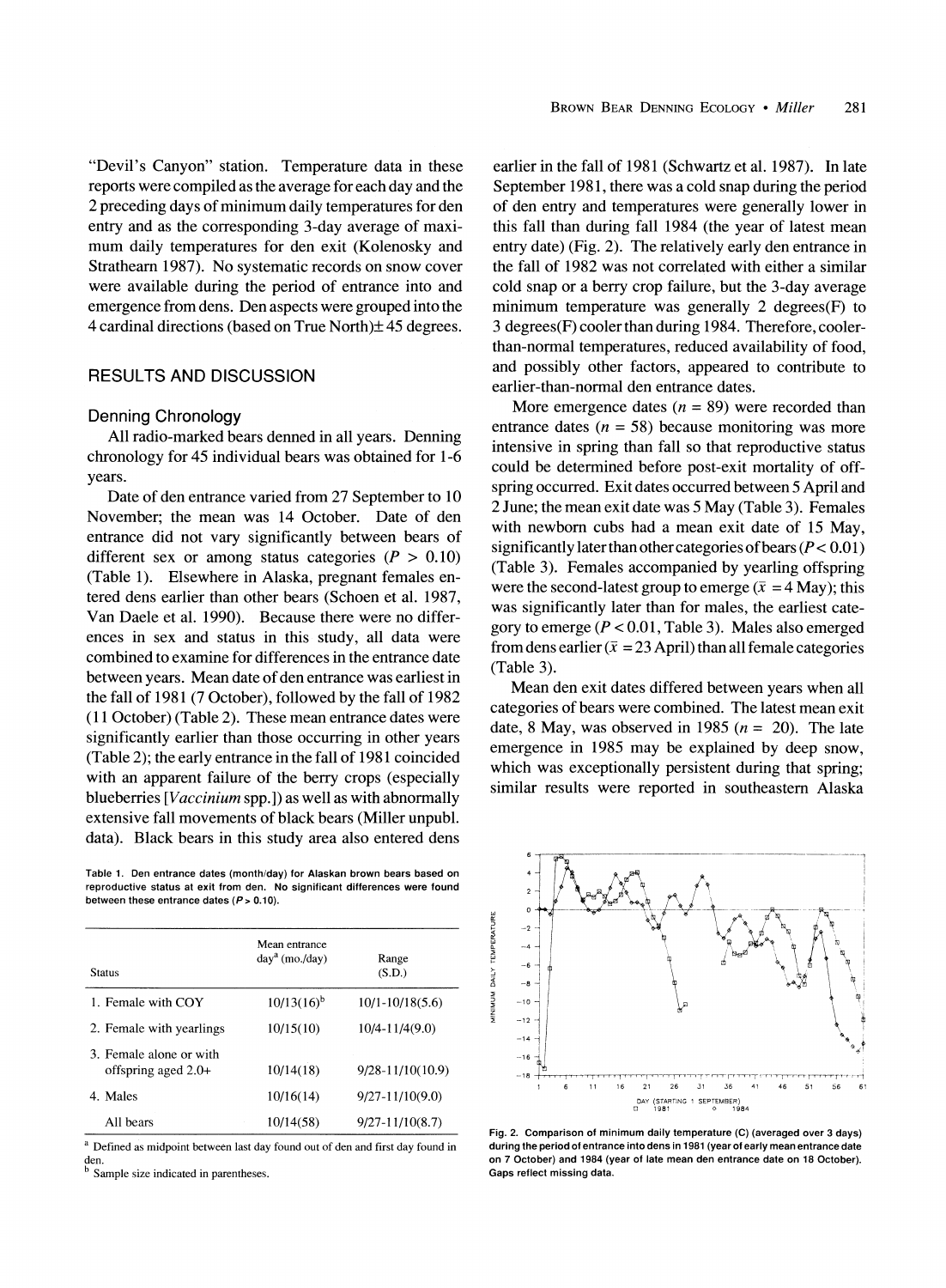|             | Mean entrance  |                      | Significant differences <sup>b</sup><br>with bears in den year |       |        |        |            |  |
|-------------|----------------|----------------------|----------------------------------------------------------------|-------|--------|--------|------------|--|
| Den<br>year | $daya$ mo./day | Range<br>(S.D.)      | 80/81                                                          | 81/82 | 82/83  | 83/84  | 84/85      |  |
| 1980/81     | $10/20(5)^c$   | $10/18 - 10/20(0.9)$ |                                                                | $***$ | $\ast$ |        |            |  |
| 1981/82     | 10/7(12)       | $9/27 - 10/12(4.8)$  | ***                                                            |       |        | $***$  | $***$      |  |
| 1982/83     | 10/11(8)       | $9/28 - 10/18(5.7)$  | $\ast$                                                         |       | ----   | $\ast$ | $\ast\ast$ |  |
| 1983/84     | 10/17(14)      | $10/1 - 11/10(8.5)$  |                                                                | ***   | $\ast$ |        |            |  |
| 1984/85     | 10/18(21)      | $10/1 - 11/10(9.0)$  |                                                                | ***   | $**$   |        |            |  |
| All years   | 10/15(60)      | $9/27 - 11/10(8.7)$  |                                                                |       |        |        |            |  |

#### **Table 2. Den entrance dates (month/day) for all sex and age categories of Alaskan brown bears in different years (1980/81-1985/86).**

**a** Defined as midpoint between last day found out of den and first day found in den.

Significant difference from other years indicated with  $*(P < 0.10)$ ,  $** (P < 0.05)$ , or  $*** (P < 0.01)$ .

**c Sample size indicated in parentheses.** 

#### **Table 3. Den exit dates (month/day) for Alaskan brown bears based on reproductive status at exit from den.**

|                          | Mean exit                 | Range               | Significant differences <sup>b</sup><br>with bears of status no. |                |       |       |
|--------------------------|---------------------------|---------------------|------------------------------------------------------------------|----------------|-------|-------|
| <b>Status</b>            | day <sup>a</sup> (Mo/day) | (S.D.)              |                                                                  | $\overline{2}$ | 3     | 4     |
| 1. Female with COY       | $5/15(32)^c$              | $4/23 - 6/2(10.5)$  |                                                                  | $***$          | $***$ | ***   |
| 2. Female with yearlings | 5/4(13)                   | $4/11 - 5/22(13.1)$ | ***                                                              |                |       | ***   |
| 3. Female alone or with  |                           |                     |                                                                  |                |       |       |
| offspring aged $2.0+$    | 4/30(26)                  | $4/11 - 5/24(10.4)$ | $***$                                                            |                |       | $***$ |
| 4. Males                 | 4/23(18)                  | $4/5 - 5/5(8.4)$    | $***$                                                            | ***            | $***$ |       |
| All bears                | 5/5(89)                   | $4/5 - 6/2(10.5)$   |                                                                  |                |       |       |

<sup>a</sup> Defined as midpoint between last day found in den and first day found out of den.<br><sup>b</sup> Significant difference from other years indicated with \*(P < 0.10), \*\*(P < 0.05), or \*\*\*(P < 0.01).

**c Sample size indicated in parentheses.** 

**(Schoen et al. 1987). Temperatures during the spring of 1985 were also cooler than during the spring of 1981 when emergence was earliest (Fig. 3). Since the cool temperatures and the persistence of snow are clearly related, it is difficult to attribute the late emergence in 1985 to just one of these factors. The earliest mean exit**  date was 24 April in 1981 ( $n = 8$ ).

**No significant differences between years in exit dates were observed for males or females that were either alone or accompanied by offspring older than yearlings. Differences were observed for females with newborn cubs and with yearling offspring (Table 4). Females with**  newborn cubs emerged earlier in 1981 ( $\bar{x}$  = 30 April, **n = 3) than in other years (Table 4). Similarly, the late spring of 1985 was correlated with the latest date of emergence for females with newborn cubs (25 May) (Table 4). The earliest mean emergence date for females with yearlings was 20 April (spring 1984); this was** 



**Fig. 3. Comparison of maximum daily temperature (C) (averaged over 3 days) during the period of exit from dens in 1981 (year of early mean exit date on 24 April) and 1985 (year of late mean den exit date on 8 May).**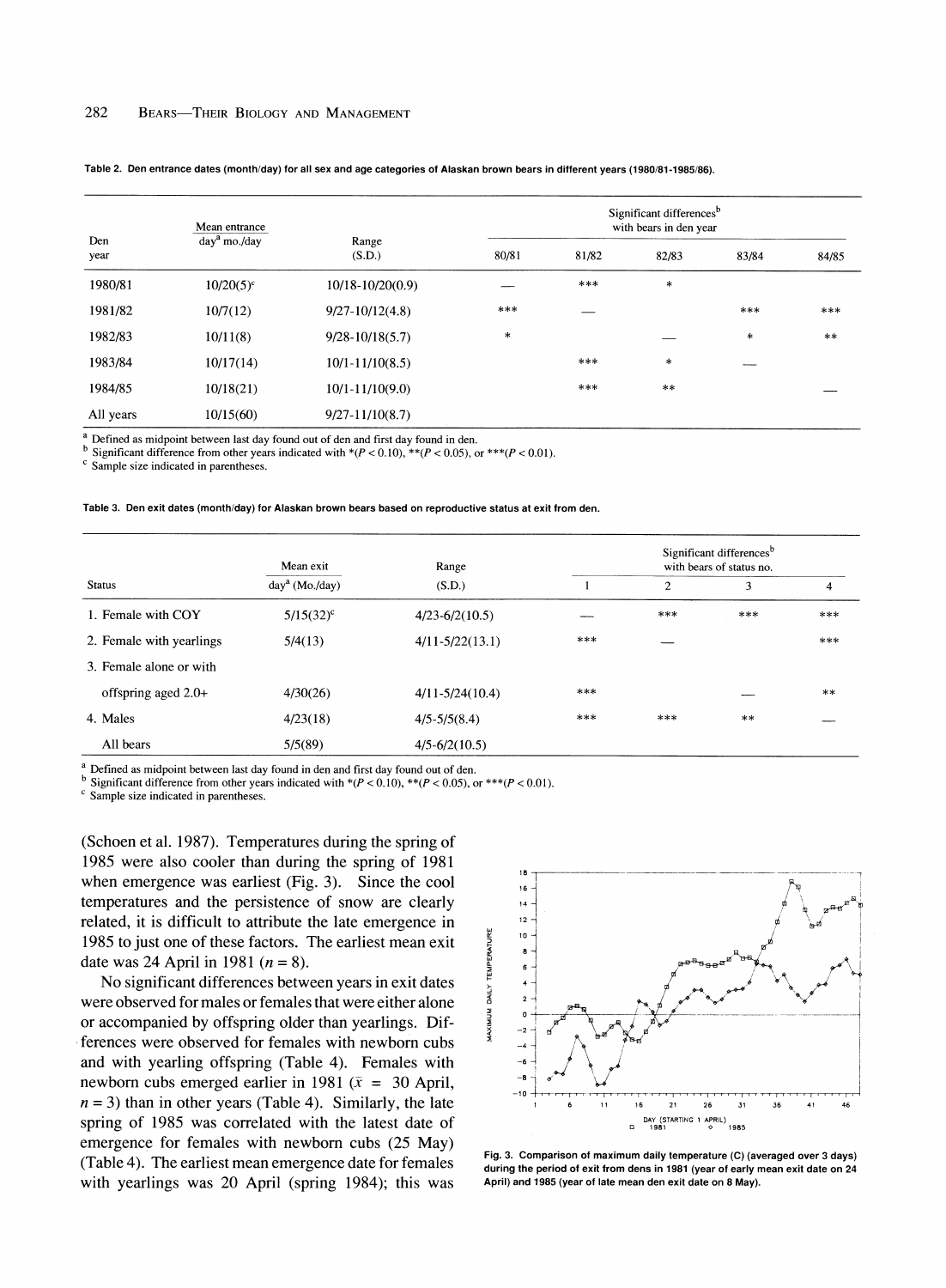|                                 | Mean exit                          |                     | Significant differences <sup>b</sup><br>with bears in den year |                 |        |            |        |
|---------------------------------|------------------------------------|---------------------|----------------------------------------------------------------|-----------------|--------|------------|--------|
| Den<br>year                     | date <sup>a</sup> (Mo./day)        | Range<br>(S.D.)     | 80/81                                                          | 81/82           | 82/83  | 83/84      | 84/85  |
|                                 | Females with newborn cubs at exit: |                     |                                                                |                 |        |            |        |
| 1980/81                         | $4/30(3)^c$                        | $4/14 - 5/3(5.8)$   |                                                                |                 | $\ast$ | $\ast\ast$ | $***$  |
| 1981/82                         | 5/12(3)                            | $4/28 - 5/22(12.3)$ | $\ast$                                                         |                 |        |            | $***$  |
| 1982/83                         | 5/22(2)                            | $5/15 - 5/28(9.2)$  | $\ast\ast$                                                     |                 |        | $***$      |        |
| 1983/84                         | 5/8(8)                             | $4/24 - 5/19(8.2)$  |                                                                |                 | $***$  |            | $***$  |
| 1984/85                         | 5/25(6)                            | $5/20 - 5/28(4.1)$  | $***$                                                          | $***$           |        | $***$      |        |
| All years                       | 5/13(22)                           | $4/23 - 5/28(11.6)$ |                                                                |                 |        |            |        |
| Females with yearlings at exit: |                                    |                     |                                                                |                 |        |            |        |
| 1981/82                         | 5/13(4)                            | $4/28 - 5/22(10.2)$ |                                                                |                 |        | $\ast\ast$ |        |
| 1982/83                         | 5/8(2)                             | $4/30 - 5/15(10.6)$ |                                                                |                 |        |            |        |
| 1983/84                         | 4/20(3)                            | $4/11 - 5/5(13.3)$  |                                                                | $\star$ $\star$ |        |            | $\ast$ |
| 1984/85                         | 5/6(4)                             | $4/24 - 5/20(10.7)$ |                                                                |                 |        | $\ast$     |        |
| All years                       | 5/5(13)                            | $4/11 - 5/22(13.1)$ |                                                                |                 |        |            |        |

**Table 4. Den exit dates (month/day) for Alaskan brown bear females with offspring in different years (1980/81-1985/86).** 

<sup>a</sup> Defined as midpoint between last day found in den and first day found out of den.<br><sup>b</sup> Significant difference from other years indicated with \*(P < 0.10), \*\*(P < 0.05), or \*\*\*(P< 0.01).

**c Sample size indicated in parentheses.** 

**significantly earlier than the latest mean date for this category of bears (13 May 1982) (Table 4).** 

**Overall, brown bears spent an average of 201 days in winter dens during this study (Table 5); to my knowledge, this is the longest mean denning period recorded for brown bears and is about 6 weeks longer than those recorded in Yellowstone National Park (Judd et al. 1987) and 2-4 weeks longer than those in southeastern Alaska (Schoen et al. 1987) or Kodiak Island (Van Daele et al. 1990). This variation is directly correlated with the period of cold winter weather in these different areas. Time spent in dens was not reported for the northeastern Alaska area studied by Reynolds et al. (1976). Bears in northern Alaska probably spend more time in dens than in southcentral Alaska.** 

**In southcentral Alaska, female brown bears accompanied by newborn cubs spent more time in their dens**   $(\bar{x} = 217 \text{ days})$  than other categories of bears (Table 5). **Females accompanied by yearling offspring at den exit spent the second-longest period in winter dens, significantly longer than males who spent the least time in dens (189 days) (Table 5). Similar results were reported by Craighead and Craighead (1972), Pearson (1975), Schoen et al. (1987), Judd et al. (1987), and Van Daele et al. (1990).** 

**The nutritional demands on females nursing newborn cubs are higher than for other categories of bears, however, they spend the least amount of time out of dens (Table 5). Males probably expend the least amount of their physiologic reserves on reproduction and males spend significantly more time out of dens than females with newborn cubs (Table 5).** 

# **Den Characteristics**

**All but one of the dens examined in this study were excavated in hillsides; the exception was a den that was in a natural cavity under a large rock and the bear using this den had enlarged the cavity. In 2 cases, natural rock caves that had been used as day beds for >1 year were found near dens. Following emergence a radio-marked bear with newborn cubs was observed using one of these natural caves. Dens in natural caves were more common in southeastern Alaska (Schoen et al. 1987).** 

**Of the 96 dens where measurements were made, 86% had collapsed, making some or all measurements of den dimensions impossible. No evidence of previous use was found for any of the excavated dens examined. Reuse was probably precluded by collapse of the den chamber during the spring and summer.** 

**Mean elevation of 102 dens was 1,207 m (range 320-**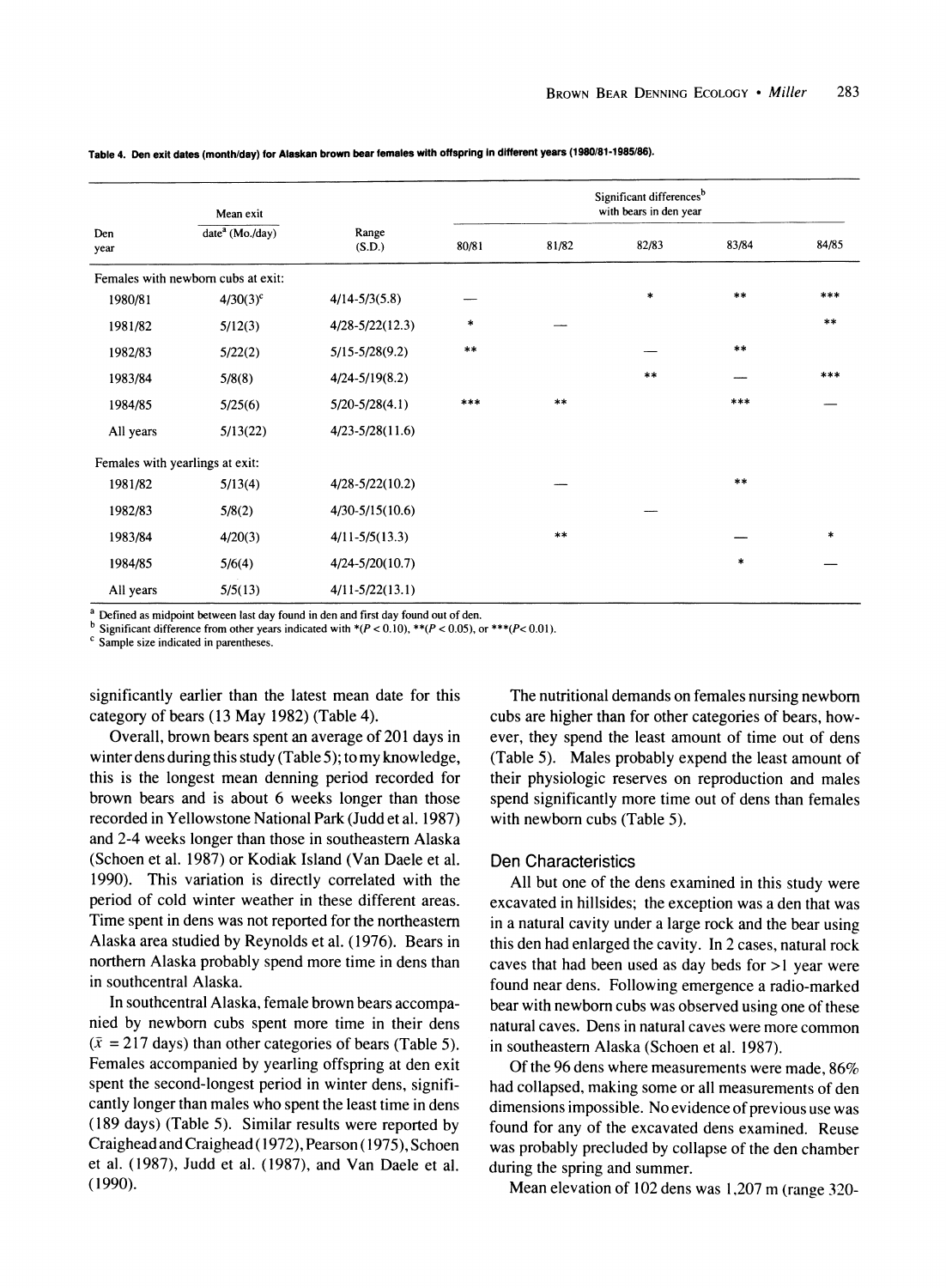|                                                  | Mean                        |                   | Significant differences <sup>a</sup><br>with bears of status no. |            |                |        |
|--------------------------------------------------|-----------------------------|-------------------|------------------------------------------------------------------|------------|----------------|--------|
| <b>Status</b>                                    | no. days<br>Range<br>(S.D.) | 1                 | $\overline{c}$                                                   | 3          | $\overline{4}$ |        |
| Days spent in dens:                              |                             |                   |                                                                  |            |                |        |
| 1. Female with COY                               | $217(14)^{b}$               | 197-231(10.0)     |                                                                  | $**$       | ***            | ***    |
| 2. Female with yearlings                         | 204(10)                     | $158 - 230(20.6)$ | $***$                                                            |            |                | $***$  |
| 3. Female alone or with<br>offspring aged $2.0+$ | 195(17)                     | $158 - 217(14.5)$ | $***$                                                            |            |                |        |
| 4. Males                                         | 189(12)                     | $155 - 231(15.0)$ | ***                                                              | $\ast\ast$ |                |        |
| All bears                                        | 201(53)                     | $156 - 231(18.1)$ |                                                                  |            |                |        |
| Days spent out of dens:                          |                             |                   |                                                                  |            |                |        |
| 1. Female with COY                               | 158(7)                      | $149-166(6.2)$    |                                                                  | $\ast$     |                | **     |
| 2. Female with yearlings                         | 176(5)                      | $151 - 214(26.0)$ | $\ast$                                                           |            |                |        |
| 3. Female alone or with<br>offspring aged $2.0+$ | 172(5)                      | $154-179(10.3)$   |                                                                  |            |                |        |
| 4. Males                                         | 180(6)                      | $166 - 219(19.8)$ | **                                                               |            |                | $\ast$ |
| 5. Pregnant females                              | 164(11)                     | $149-177(8.4)$    |                                                                  |            | $\star$        |        |
| All bears                                        | 169(34)                     | 149-219(15.8)     |                                                                  |            |                |        |

**Table 5. Mean number of days spent in and out of dens by Alaskan brown bears based on reproductive status at exit from den.** 

Significant difference from other years indicated with  $*(P<0.10)$ ,  $**(P<0.05)$ , or  $***(P<0.01)$ .

**b** Sample size indicated in parentheses.

**1,626 m, S.D. = 286.6 m); most dens (79%) were located at 1,000-1,600 m (Fig. 4). Mean slope of hillside at 76 dens was 32 degrees (range = 11-60 degrees, S.D. = 8.1 degrees). Most dens (94.7%) were on slopes of 20-50 degrees. Of 95 dens, more were on south aspects (44.2%) than on west (24%), east (20%), or north (12%) aspects. Under the null hypothesis that all aspects were equally available, aspect of dens was not random**   $(X^2 = 21.8, P < 0.01)$ .



**Fig. 4. Elevation of brown bear dens in southcentral Alaska.** 

**Den measurements are provided in Table 6. Typically dens were characterized by an entrance, a short tunnel, and a bedding chamber. Most often the entrance went straight into the hillside (without bends) to the bedding chamber. In 24% of the dens, the bedding chamber did not have bedding material. In the remaining dens, a nest of local vegetation (grass, twigs, or moss) was present but was seldom of appreciable volume.** 

**During the winter the entrance to most dens was sealed by snow, although during winters of light snowfall, some den entrances remained unsealed by snow until January. The first bears to emerge in the spring typically dug out through the snow sealing their den entrance. Frequently, all snow had melted from around the den entrances of the last bears to emerge from winter dens.** 

**Vegetation at 52% of the dens was alpine tundra; at 35%, it was shrubs including Alnus spp., Salix spp., or Betula glandulosa; and at 13%, it was tussock grass and rocks. Most brown bear dens in this study area were above timberline where root systems from trees or shrubs were not available to provide structural support to den roofs. Some of the few dens found at lower elevations in timbered or shrubby habitats were dug under shrubs (mostly Alnus spp.) where root systems provided such support.**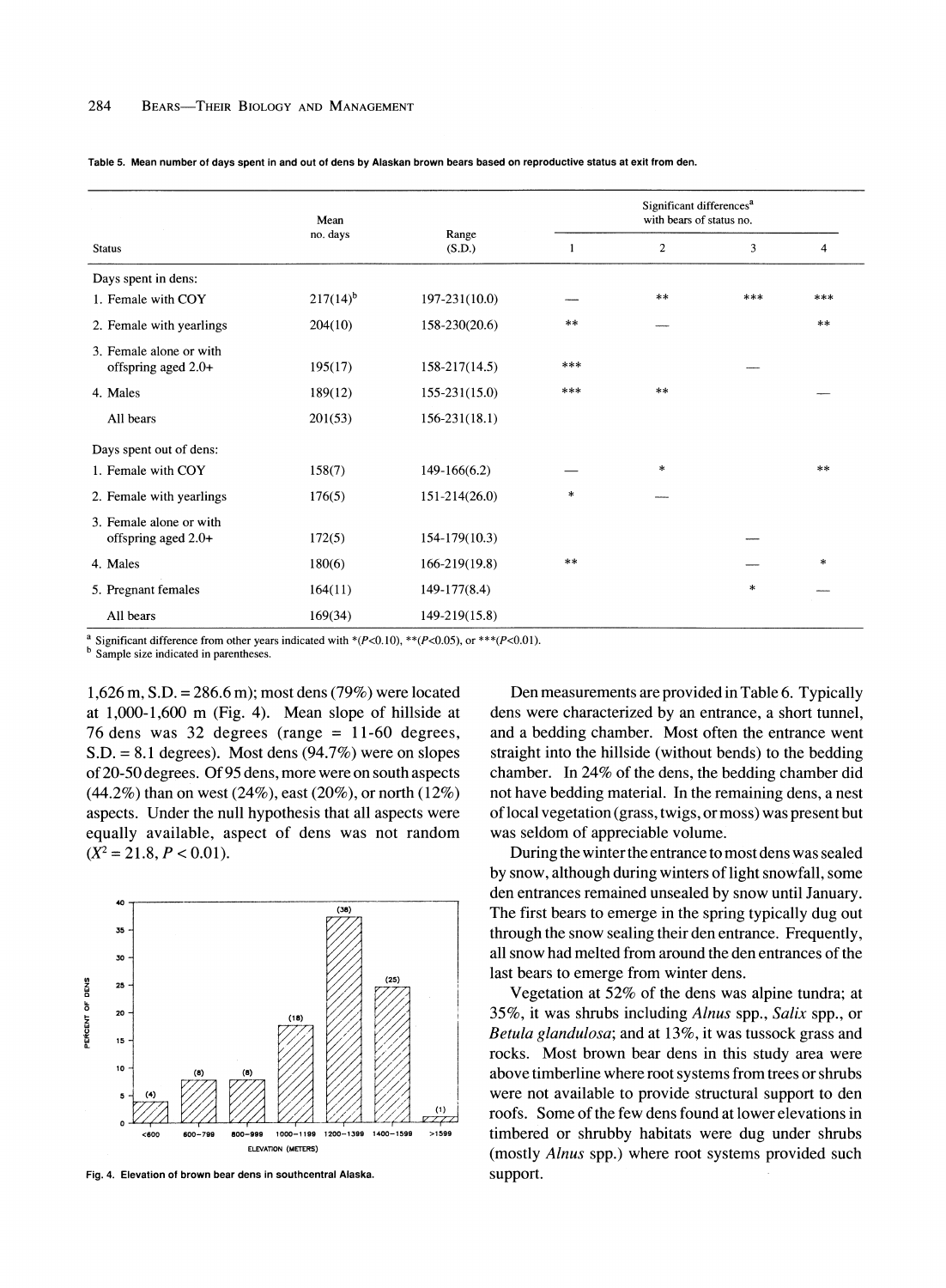**Table 6. Dimensions of brown bear dens in southcentral Alaska.** 

|                      | Mean  | Range         | S.D. | Ν   |
|----------------------|-------|---------------|------|-----|
| Entrance height(cm)  | 61.2  | 38.0-102.0    | 12.5 | 25  |
| Entrance width(cm)   | 73.8  | 39.0-133.0    | 17.3 | 31  |
| Entrance area $(m2)$ | 0.45  | 0.18-0.88     | 0.14 | 24  |
| Chamber length(cm)   | 131.8 | 81.0-39.0     | 42.1 | 15  |
| Chamber width(cm)    | 138.8 | 84.0-231.0    | 40.3 | 22  |
| Chamber vol. $(m3)$  | 1.85  | $0.65 - 4.46$ | 0.99 | 12. |
| Chamber height(cm)   | 101.2 | 68.0-207.0    | 29.8 | 17  |
| Total lenght (cm)    | 246.1 | 119.0-552.0   | 95.8 | 25  |

**Although the same den was not reused in different years, individual bears would commonly den in the same general area in different years. Mean distance between dens used in successive years was 6.1 km (range 0.1- 29.1 km). There was no difference in distance between dens used in successive years between males (6.3 km) and females (6.1 km). These distances are small compared to the mean annual home ranges for males (1,272 km2) or**  females (282 km<sup>2</sup>) of these same bears (Miller 1987). **This suggests bears tend to den in the same general area in different years.** 

### **Bear Movements**

**Characteristically, bears denned near the periphery of the ranges they occupied during the rest of the year and at higher elevations then they occupied during non denning periods. In some instances bears would move long distances (up to 75 km) outside of their summer and fall home ranges to den on the same hillside used previously. The longest such movements were made by males. These males may have been returning to the area of their natal dens. There could be strong selective pressures on bears to return to good denning areas, rather than risk denning in an area with equivalent characteristics but where an individual had no previous experience. Good sites are those where wind currents assure that the den entrance will be well-sealed with snow and where soil and frost characteristics are such that dug dens are unlikely to collapse during winter.** 

**Females accompanied by newborn cubs would commonly remain at high den-level elevations for 2-5 weeks following emergence. In nearby Denali Park similar patterns were observed (Darling 1987). Other bears and these same females during years when they were unaccompanied by newborn cubs would move to lower, snowfree elevations following emergence. At these lower** 

**elevations the phenology of edible plants was more advanced and animal foods were more abundant. The longer period spent in dens by parturient females correlates with this movement pattern. If a female with newborn cubs did not move down to lower elevations in the spring, then she probably maintained a better energy balance by remaining in hibernation than she would have wandering around in the cold with nothing to eat.** 

**I believe the delay in moving to lower elevations increases survivorship of newborn litters by decreasing predation on cubs by other bears. Females accompanied by newborn cubs who moved to lower elevations soon after emergence appeared to lose their cubs more often than females that remained at higher elevation (Miller 1987), although the amount of data is inadequate to verify this hypothesis. These data were obtained through use of**  radio-transmitters with expandable collars (Strathearn et **al. 1984) placed on 13 newborn cubs. In 4 instances, documented cause of mortality was brown bear predation. Cause of mortality was undetermined in 2 cases; seven of the radio-marked cubs survived (Miller 1987). All but one of the 6 cub mortalities were in litters of females who moved down from higher-elevation den sites early in the spring. The single exception was also lost when its mother moved down to lower elevations later in the year (mid-July). Six of the surviving radiomarked cubs and I cub mortality occurred with females who remained at high elevations early in the spring.** 

#### **Comparisons with Black Bears**

**This study area is in the Susitna River Basin where black bear denning ecology was described and contrasted with 2 other areas in southcentral Alaska by Schwartz et al. (1987). Because studies of sympatric populations of black and brown bears are uncommon, some comparisons of the denning ecology of these 2 species are offered here. Studies of both species in this area were conducted simultaneously during 1980-1985 (Miller 1987).** 

**The 2 species of bears denned in different portions of the study area; typically, black bears denned at lower elevations in spruce-forested habitats along the Susitna River and its major tributaries, while brown bears denned at higher elevations above timberline. The mean elevation for 96 black bear dens was lower (624.1 m, range = 267-1,324 m, S.D. = 171.8 m) than that for brown bear dens ( 1,207 m) (t test, P <0.05). In the center of the study area only 2 of 74 black bears denned in locations considered typical of brown bear denning habitat, and only 1 brown bear denned in a location considered typical denning habitat for black bears. In the lower portion of the study area, brown bear habitat, including typical denning**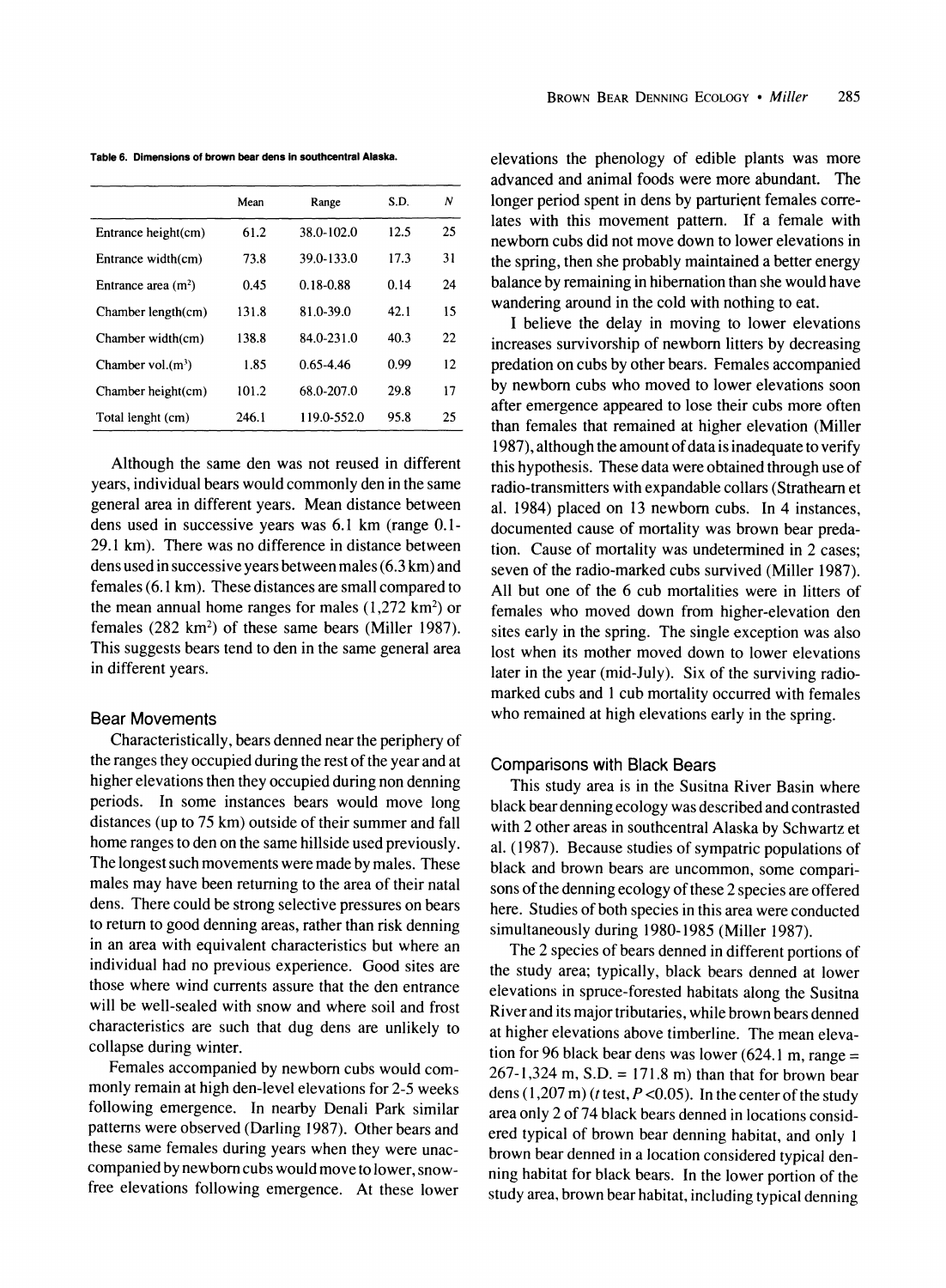**habitat, was uncommon and brown bears were less abundant. In this lower area, there was less difference between elevations and habitats used by the 2 species.** 

**All of the brown bear dens were excavated, compared with only 56% of the black bear dens. None of the excavated brown bear dens had been previously used, but 29% of the excavated black bear dens had been used in previous years. Roofs of dens excavated by black bears were frequently supported by root systems or boulders and these dens had more structural integrity than those of brown bears. There was no apparent selection for aspect in black bear dens; brown bears preferred south aspects. The slopes used by both species were similar**   $(\bar{x} = 35$  degrees for black bears;  $\bar{x} = 32$  degrees for brown **bears). Mean volume of the sleeping chamber in exca**vated black bear dens was 1.11 m<sup>3</sup> and for brown bears it **was 1.85 m3. Because of high variability these chamber**  volumes were not significantly different ( $t$  test,  $P > 0.1$ ). **In general there was more bedding material in black bear dens than in brown bear dens. This may reflect the greater prevalence of vegetable matter useful for making nests at lower elevations where the black bears denned. Mean**  entrance area of black bear dens (0.22 m<sup>2</sup>) was smaller than those for brown bears  $(0.45 \text{ m}^2)$  (*t* test,  $P < 0.1$ ). **Servheen and Klaver (1983) found that the height of entrance was smaller for black bear dens than for brown bear dens in Montana. In this study neither entrance height or width were significantly smaller for excavated black bear dens than for those of brown bears (t test,**   $P > 0.1$ ).

Overall, black bears entered dens earlier ( $\bar{x} = 9$  October) than brown bears ( $\bar{x}$  = 14 October) but emerged at about the same time ( $\bar{x} = 6$  May for black bears;  $\bar{x} = 5$  May **for brown bears). The mean number of days spent in dens for black bears was 218 (S.D. = 15), compared with 201 for brown bears (S.D. = 18); days spent out of dens averaged 152 days for black bears (S.D. = 16), compared with 169 days for brown bears (S.D. = 15.8). When berry crops failed, both species entered dens earlier than during other years.** 

# **General Observations and Management Implications**

**No evidence was collected supporting a conclusion that denning habitat available to the brown bear population or denning behavior was limiting bear population numbers in this area. Only 1 natural mortality of a radiomarked brown bear in a den site was documented; this may have been caused by den collapse. On Kodiak Island where population density is higher, mortalities in dens were more common (Van Daele et al. 1990). Although 20** 

**known or assumed mortalities were observed where cubs disappeared from litters during the period between exiting from their natal dens and exiting from their dens as yearlings (Miller 1987), only 1 of these deaths occurred in the den during the denning period. One cub died during the winter of 1981/82 following a poor berry crop, 2 siblings of this cub survived. Similarly, 8 apparent mortalities were observed for bears between their exit from dens as yearlings and their exits the following year; none of these mortalities occurred during the denning period.** 

**The brown bear hunting season in this area (Game Management Unit 13) is currently open from 1 September to 31 May. Hunting is open throughout the entire denning period, and some radio-marked bears have been shot at their den sites by hunters during the spring season. In this area spring bear hunters frequently search from aircraft for occupied den sites. Commonly, these dens are easily observed as dark holes in the snow surrounded by tracks and dirt expelled from the den by bears. When tracks around the den indicate the bear is still at the den, hunters frequently watch the den site and shoot the bear the next time it emerges. It is not legal for hunters to take brown bears accompanied by cubs (COY or yearlings) or to shoot bears the same day the hunters were airborne.** 

**Available evidence indicates that brown bear populations in this area have declined as a result of harvests in excess of sustainable levels (Miller 1990). In order to maintain population numbers, managers in this area need to reduce harvests, particularly of adult females. Information on den entrance dates suggests that little can be done during fall seasons to concentrate hunting effort away from females, because different sexes and reproductive status categories of bears enter dens at about the same time. In spring seasons, however, male bears are the first to leave dens and females with cub or yearling offspring are the last to leave dens. The harvest data support this observation as there is a larger proportion of females in hunter kills during late May than for earlier in the season (Fig. 5). However, the percentage of females in the kill is highest during early September, and 2-4 times as many females are killed during each week of September than during each week of the spring season (Fig. 5). In this area, the most effective way to decrease hunter kill of adult females would be to close the bear hunting season during early September.** 

**Studies of both species of bears were designed to estimate impacts on bear populations of a proposed 2 dam hydroelectric project in the study area. This project is no longer under consideration. Relative to impacts on denning ecology, these studies concluded that the project**